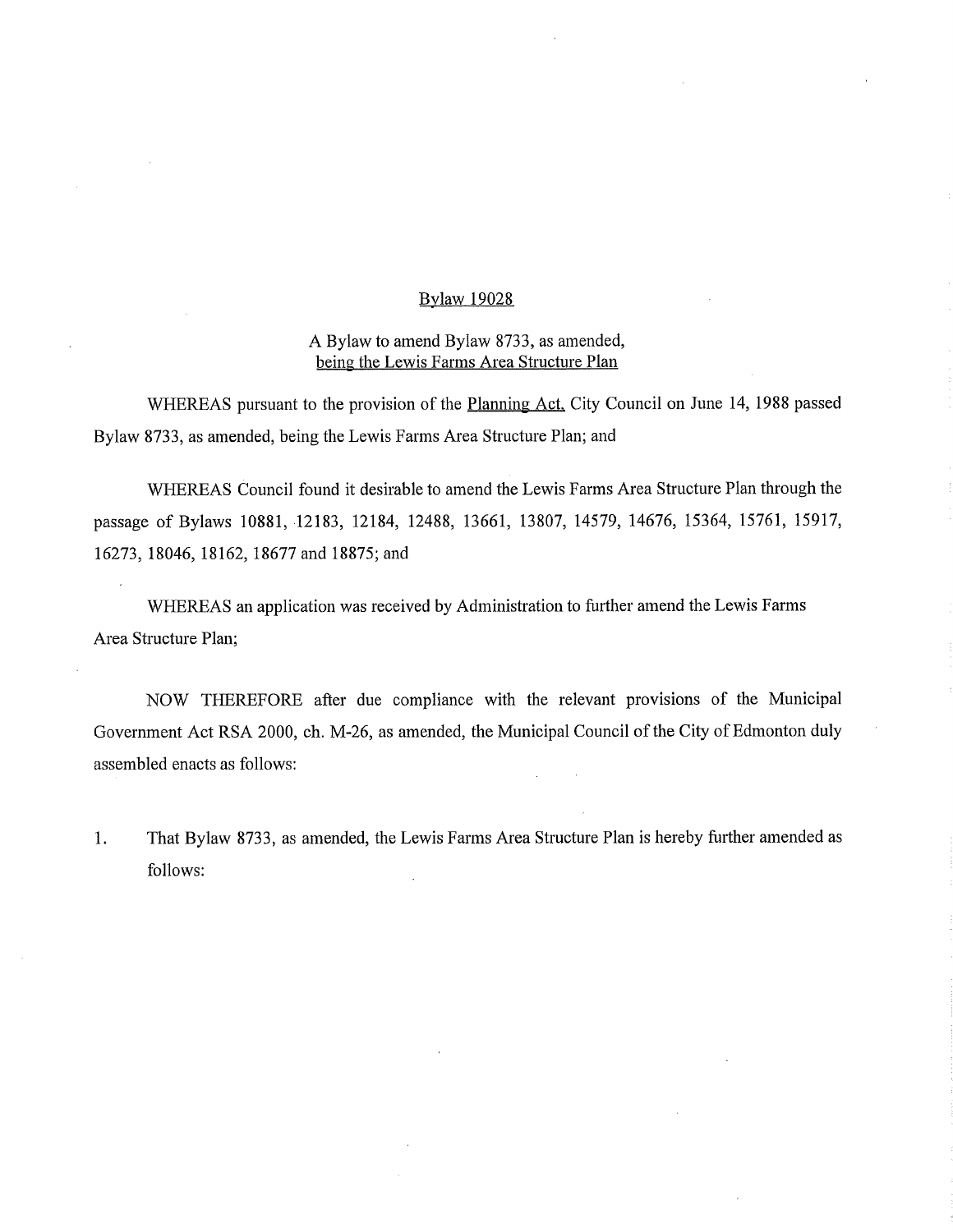a. deleting statistics entitled "The Lewis Farms Area Structure Plan Land Use and Population Statistics Bylaw 18875" and replace with the following:

## LEWIS FARMS AREA STRUCTURE PLAN LAND USE AND POPULATION STATISTICS BYLAW 19028

|                                                             | Area (ha) | %.    |
|-------------------------------------------------------------|-----------|-------|
| <b>GROSS AREA</b>                                           | 1014.15   |       |
| Golf Course Lands (Area Subject to Deferred Reserve Caveat) | 71.69     |       |
| Public Utility Lot (T.O.P.C. and Leddy)                     | 1.10      |       |
| <b>Public Utility (Fire Rescue Station)</b>                 | 1.19      |       |
| <b>Whitemud Drive ROW</b>                                   | 21.70     |       |
| Arterial Roadway                                            | 25.28     |       |
| Pipeline ROW                                                | 9.42      |       |
| <b>Road Widening</b>                                        | 4.40      |       |
| Existing Development (Winterburn Industrial)                | 66.97     |       |
| <b>Total</b>                                                | 201.75    |       |
| Net Developable Area                                        | 812.40    | 100%  |
|                                                             |           |       |
| Residential                                                 |           |       |
| Single Family/Low Density Residential                       | 389.81    | 48.0% |
| Medium Density Residential                                  | 100.46    | 12.4% |
| <b>High Density Residential</b>                             | 1.15      | 0.1%  |
| <b>Total</b>                                                | 491.42    | 60.5% |
| Commercial & Industrial                                     |           |       |
| <b>Commercial</b>                                           | 6.31      | 0.8%  |
| Commercial Offices/Business                                 | 15.66     | 1.9%  |
| <b>Community Commercial</b>                                 | 2.87      | 0.4%  |
| Total                                                       | 25.34     | 3.1%  |
| <b>Mixed Use Centre</b>                                     |           |       |
| Mixed Use                                                   | 4.95      | 0.6%  |
| Commercial Office                                           | 2.36      | 0.3%  |
| Pedestrian Oriented Mixed Use Node                          | 1.63      | 0.2%  |
| High-rise Residential                                       | 2.91      | 0.4%  |
| Natural Area                                                | 1.01      | 0.1%  |
| Total                                                       | 12.86     | 1.6%  |
| Institutional & Recreational                                |           |       |
| School/Park                                                 | 68.56     | 8.4%  |
| Natural Area                                                | 17.30     | 2.1%  |
| <b>Transit Terminal</b>                                     | 1.00      | 0.1%  |
| Religious Institutional                                     | 4.05      | 0.5%  |
| Total                                                       | 90.91     | 11.2% |
|                                                             |           |       |

 $\overline{\phantom{a}}$ 

 $\sim$ 

 $\overline{\phantom{a}}$ 

 $\ddot{\phantom{a}}$ 

 $\mathcal{L}$ 

 $\overline{a}$